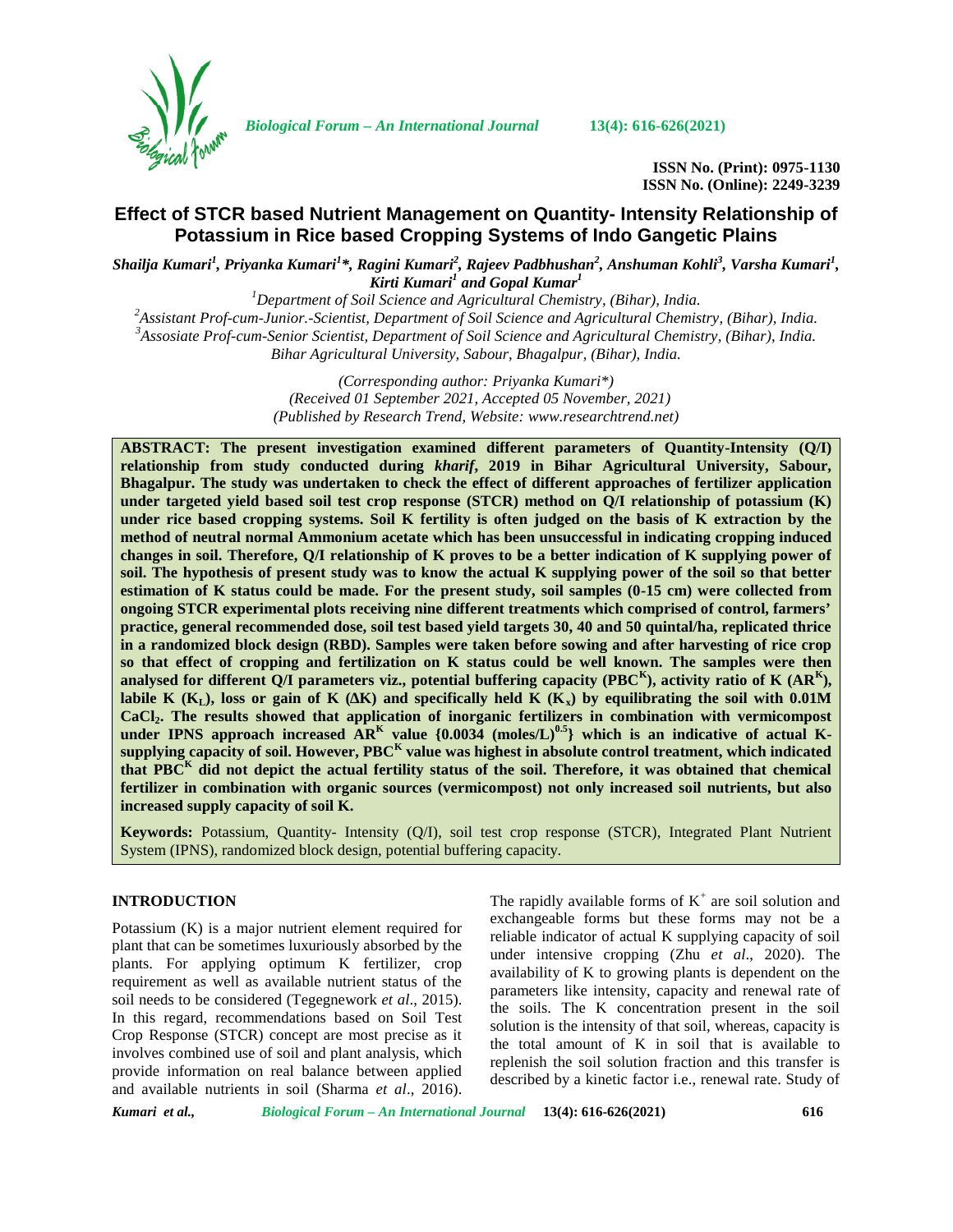Quantity-Intensity (Q/I) relationship is useful in understanding and evaluating the status of  $K^+$  fertility super of soils (Beckett, 1964). The Q/I relation of soil depicts the association between K availability or intensity factor  $(I)$  and the amount present in soil  $(Q)$ , i.e., the changes of K adsorbed to the changes in soil solution concentration. Hence, the availability of K in the solution (intensity) and the inherent capacity of the soil to buffer the changes that occurs in this solution concentration are the important parameters which determine the effective availability of K to plants (Grimme, 1976; Raheb & Heidari, 2012). Q/I study helps in the prediction of the fate of added K source in soil profile and also the nature of  $K^+$  source through sub-soil layer. Various studies have indicated that the uptake of  $K^+$  by plants from the soil solution fraction depends on the concentration of calcium  $(Ca^{2+})$  and magnesium (Mg<sup>2+</sup>) ions (Evangelou *et al.*, 1994). To assess this, the activity ratio,  $AR_e^{K}$  described by Beckett (1964) and its availability is one of the appropriate measures of the K dynamics because it quantifies the chemical potential of labile K that is present in the soil to that of chemical potential of labile (Ca+Mg).

The Q/I curve depicting the exchange of K with calcium and magnesium is drawn by plotting the exchangeable K change against the activity ratio of K which represents the permanent characteristic nature of a soil. This relationship is helpful in obtaining various other important parameters like labile  $K(K_1)$  which is a combination of non-specifically available K ( $K^{\circ}$ ) and specifically available  $K$   $(K_x)$ , equilibrium  $K$ concentration ratio and potential buffering capacity  $(PBC<sup>K</sup>)$ . These parameters when studied in correlation, described a better prediction of  $K^+$  uptake by plants than the measurement of exchangeable K by 1N Ammonium acetate (NH4OAc). In this perpective, the present study was conducted with the objective of evaluating the effect of STCR based nutrient management on parameters of Q/I of potassium under rice based cropping system, as rice is one of major staple food of Indo-Gangetic plain.

### **MATERIALS AND METHODS**

The field experiment was started in the year 2017 at Bihar Agricultural College farm, Sabour, Bihar for "Developing and monitoring modified STCR equations for prominent crops in Agroclimatic Zone II, IIIA and III B of Bihar". The present study was on the  $3<sup>rd</sup>$ crop cycle (*Kharif* 2019) under rice-wheat and rice-maize cropping systems. The soils of the study fall in the order "Inceptisol" having illite minerals and sub group "Typic Ustifluvents" as per the taxonomic system of soil classification (Verma *et al*., 1976). The field experiment was conducted in Randomized Block Design (RBD) with 9 treatments and 3 replications with plot size of  $24 \text{ m}^2$ . The treatment details are as follows:

In rice, N, P and K was applied through urea, superphosphate and muriate of potash, respectively. In treatments comprising of STCR with IPNS approach, in addition to inorganic fertilizer, vermicompost was applied at the rate of 24 kg/plot. For rice crop, fertilizer application rate for farmers' practice was 130:30:10 kg ha<sup>-1</sup> of N:P<sub>2</sub>O<sub>5</sub>:K<sub>2</sub>O and recommended dose of fertilizers was 100:40:20 kg ha<sup>-1</sup> of N:P<sub>2</sub>O<sub>5</sub>:K<sub>2</sub>O. Plotwise composite soil samples were collected before sowing and after harvesting of rice crop in Kharif 2019 from 0-15 cm depth and processed for further analysis. The method for determination of Quantity-Intensity relationship of potassium was given by Beckett (1964).

**Table 1: Details of treatment.**

| <b>Treatments details</b> |                                                                    |  |  |  |  |
|---------------------------|--------------------------------------------------------------------|--|--|--|--|
| T.                        | General fertilizer recommendation $(100:40:20 \text{ kg ha}^{-1})$ |  |  |  |  |
| T <sub>2</sub>            | Farmers' practice (130:30:10 kg ha <sup>-1</sup> )                 |  |  |  |  |
| $T_3$                     | STCR with IPNS for low target yield $(30 \text{ q ha}^{-1})$       |  |  |  |  |
| $T_4$                     | STCR with IPNS for medium target yield $(40q)$ ha <sup>-1</sup>    |  |  |  |  |
| $T_5$                     | STCR with IPNS for high target yield $(50 q ha-1)$                 |  |  |  |  |
| $T_6$                     | STCR without IPNS for low target yield $(30 \text{ q ha}^{-1})$    |  |  |  |  |
| T <sub>7</sub>            | STCR without IPNS for medium target yield (40 q ha                 |  |  |  |  |
| $T_8$                     | STCR without IPNS for high target yield (50 q ha <sup>-1</sup> )   |  |  |  |  |
| T <sub>9</sub>            | Absolute control                                                   |  |  |  |  |

For analysis, soil samples were equilibrated with solution containing different concentration of potassium in  $0.01 \text{MCaCl}_2$   $L^{-1}$ . 5g soil of each sample was taken in 6 conical flasks and 50mL of 0, 2, 4, 6, 8, 10 and 20 mg  $kg^{-1}$  K solution (0.01M CaCl<sub>2</sub> and 100 mg kg<sup>-1</sup>KCl) were added. The flasks were shaken for ½ hr on mechanical shaker and then filtered using filter paper. The filtrates were collected separately and K concentration estimated in flame photometer. Exchangeable  $Ca^{2+}$  and Mg<sup>2+</sup> was also determined from those filtrates by EDTA titration of Versanate method. The funnels containing soil were washed with  $NH<sub>4</sub>OAc$ (100 mL each). Collected leachates were then taken for the reading of  $K^+$  concentration.

K concentration in initial and final (after equilibration) was expressed in meq  $L^{-1}$  and  $K$  value was obtained by the difference between the K concentration in initial solution and final solution expressed in meq/100g or cmol (p<sup>+</sup>) kg<sup>-1</sup>. Q/I curve was prepared by plotting  $AR<sup>K</sup>$ on the x-axis and their respective  $K$  value on y-axis.  $K$ and Ca plus Mg concentration were expressed in moles/L and then activity ratio  $(AR^{K})$  value was calculated by using the following formula

AR<sub>K</sub> = 
$$
\frac{a_K}{\sqrt{a_{(Ca+Mg)}}}
$$
 =  $\frac{[K]}{\sqrt{[Ca] + [Mg]}} \times \frac{f_K}{\sqrt{f_{(Ca+Mg)}}}$   
Where,  $a_K$  = activity of K (moles L<sup>-1</sup>)  
 $a_{(Ca+Mg)}$  = activity of Ca + Mg (moles L<sup>-1</sup>)  
[K] = concentration of K (moles L<sup>-1</sup>)  
[Ca+Mg] = concentration of Ca+Mg (moles L<sup>-1</sup>)  
 $f_K$  = activity coefficient of K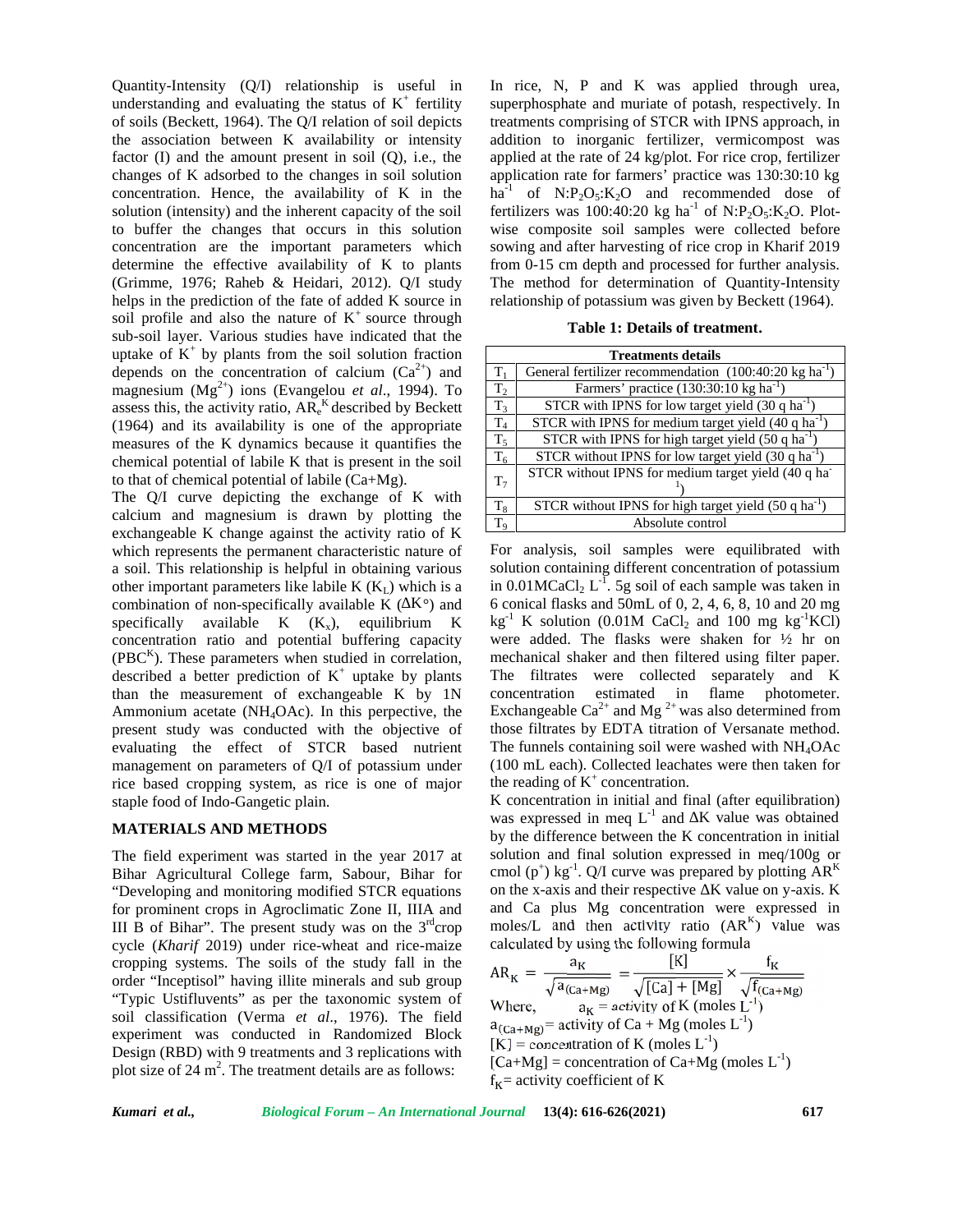$f_{(Ca+Mg)}$  activity coefficient of Ca+Mg

Here,  $Ca^{2+} + Mg^{2+}$  was taken as single divalent ion as the activity coefficients of calcium and magnesium do not differ much at the dilution used in the experiment.

Activity coefficient calculated by Debye- Huckel equation given by

 $\log f_i = -AZ^2\sqrt{I}$ Hence,

 $\log f_{\rm K} = \frac{t_{\rm K}}{\sqrt{f_{\rm Ca+Mg}}} = \frac{0.509 \times 1^{72}}{1 + 1^{1/2}} - 0.086 \text{ C}_{\rm Cl}$ 

Where,

 $Z_i$  = valence of ion species 'i'

I = ionic strength, equal to  $\frac{1}{2}$  C<sub>i</sub>Z<sub>i</sub><sup>2</sup>

 $C_i$  = concentration of ion species 'i' in moles  $L^{-1}$ <br> $C_{C1}$  = concentration of chloride ions in moles  $L^{-1}$ 

For this experiment, soil was equilibrated with different strength of  $K^+$  solution. K was measured as the difference between the concentration of  $K^+$  added in soil (initial) and  $K^+$  in leachates. Generally, it is expressed as rein meq $100g^{-1}$ .

Potential buffering capacity of soil potassium (PBC $<sup>K</sup>$ ) is the</sup> the measure ability of soil to maintain the intensity of K + in the soil solution and is calculated as follows.

 $PBC^{K} = \frac{K_{L}}{\Delta DK}$ 

Where,  $K_L =$  Labile soil potassium  $AR<sup>K</sup>$  = Activity ratio of potassium

#### **RESULT AND DISCUSSION**

Data pertaining to effect of STCR based nutrient management before sowing and after harvesting of rice crop on various  $Q/I$  parameters i.e., PBC<sup>K</sup>, AR<sup>K</sup>, K,  $K_L$  and  $K_X$  presented in Table 2-5 and, Q/I relationship of the same has been represented in Figs. 1-9 in which the intercept shows the  $AR<sup>K</sup>$  and slope of the curve max depicts the  $PBC<sup>K</sup>$  value.

*A. Effect of STCR based nutrient management on potential buffering capacity (PBC<sup>K</sup> ) in soil*

), PBC<sup>K</sup> value found to be varying from 3.478 cmol  $(p^+)$  $\text{kg}^{-1}/\text{(molL}^{-1})^{0.5}$  in treatment comprising of STCR  $\frac{1}{\text{high}}$  in without IPNS for high target yield  $(T_8)$  and a maximum<br>(Table 5), these values varied from 0.0023 (moles L value of 9.667 cmol ( $p^+$ ) kg<sup>-1</sup>/(molL<sup>-1</sup>)<sup>0.5</sup> in absolute  $\frac{1}{10.5}$ control  $(T_9)$ . However, after harvest (Table 3), PBC<sup>K</sup> value was found greater than initial value and found to be varying from 4.242 in T<sub>8</sub> to 9.904 cmol (p<sup>+</sup>) kg<sup>-1</sup>/(moll<sup>-1</sup>)<sup>0.5</sup> in T<sub>2</sub> In P<sub>2</sub>M cropping system before  $/(molL^{-1})^{0.5}$  in T<sub>9</sub>. In R-M cropping system, before  $\overline{(Sc)}$ sowing of rice (Table 4), PBC<sup>K</sup> value varied from  $4.009$ to 9.887 cmol (p<sup>+</sup>) kg<sup>-1</sup>/(molL<sup>-1</sup>)<sup>0.5</sup> in treatment T<sub>8</sub> and school T<sup>9</sup> respectively. On the other hand, after harvest (Table 5), PBC<sup>K</sup> value varied from 4.348 cmol (p<sup>+</sup>) kg<sup>-1</sup>/(molL<sup>-1</sup>)<sup>0.5</sup> in T<sub>9</sub>. It was observed that as the level of nutrients increased, there was a decrease in  $PBC^{K}$  values. The treatment comprising of farmers' practice and general fertilizer

recommendation showed higher  $PBC^{K}$  than the STCR based targeted yield treatments in both the cropping system. This finding was supported by the results reported by Rupa *et al.* (2001), Roux and Summer (1968) who concluded that depletion of soil K increased  $PBC^{K}$  value in soil. Lower value of  $PBC^{K}$  in fertilized soil might be attributed to higher K saturation of these plots receiving inorganic or organic sources of nutrients as compared to unfertilized soil (Maclean, 1963; Munn and Mclean, 1975). In the present study, minimum value of  $PBC<sup>K</sup>$  was observed in treatment comprising of STCR without IPNS for high target yield. These findings were in confirmation with the results obtained by Rupa *et al.* (2001). However, little change in its value was observed under different treatment combinations. Beegle and Baker (1987) reported that  $PBC<sup>K</sup>$  measurement did not depicts the actual fertility status of the soil. Higher value of  $PBC<sup>K</sup>$  under control treatment could be due to depletion of native K reserves as reported by Das *et al*. (2019). It may be also concluded that an increased  $PBC<sup>K</sup>$  value will replenish the solution K content more efficiently after plant uptake, therefore is beneficial for plant growth.

## *B. Effect of STCR based nutrient management on Activity ratio (AR<sup>K</sup> ) of potassium in soil*

potential buffering capacity (1 BC) in solution of the value varied from a minimum value of 0.0019 (moles L<sup>-</sup> value varied from a minimum value of 0.0019 (moles L<sup>-</sup> n R-W cropping system, before sowing of rice (Table 2)  $\binom{2}{1}$   $\binom{1}{0.5}$  in control to a maximum value of 0.0033 (moles L<sup>-</sup> 1)<sup>0.5</sup> in treatment comprising of STCR with IPNS for Cropping of rice with and without IPNS treatments showed slight variability in  $AR<sup>K</sup>$  value in the study. Under R-W cropping sequence, before sowing of rice (Table 2),  $AR<sup>K</sup>$  value varied from 0.002 to 0.0031 (moles  $L^{-1}$ )<sup>0.5</sup>. The maximum value of  $AR^{K}$  was observed in treatment comprising of STCR with IPNS for high target yield. The value of  $AR<sup>K</sup>$  in control was 55 per cent lower than the maximum value. Similarly, after harvest of rice (Table 3),  $AR^{K}$  varied from a lower value of 0.0022 (moles  $L^{-1}$ )<sup>0.5</sup> in control (T<sub>9</sub>) to a maximum value of 0.0034 (moles  $L^{-1}$ )<sup>0.5</sup> under T<sub>5</sub>. AR<sup>K</sup> value in control was approximately 54 per cent lower than the maximum value i.e., in  $T_5$ . Under R-M cropping system, before harvest of rice (Table 4),  $AR<sup>K</sup>$  $v^{10.5}$  in control to a maximum value of 0.0033 (moles L<sup>-1</sup>)<sup>0.5</sup> high target yield. Similarly, after harvesting of rice (Table 5), these values varied from 0.0023 (moles L<sup>-1</sup>)<sup>0.5</sup> to 0.0034 (moles L<sup>-1</sup>)<sup>0.5</sup>. In this case, the maximum value was observed in treatment comprising of STCR. High value of  $AR^{K}$  is generally related with K fertilization either with inorganic or organic source (Schlinder *et al.*, 2005). The values of  $AR^{K}$  were in the range of 0.0020 to 0.0034 (moles  $L^{-1}$ )<sup>0.5</sup>. According to Schouwenburg and Schufelen (1963), if  $AR<sup>K</sup>$  value remained <0.001, it depicted that the K was adsorbed at edge position, while if it is  $> 0.01$  (moles  $L^{-1}$ )<sup>0.5</sup>, then K was adsorbed at planar positions. Hence, from present study, it can be concluded that K got adsorbed on the planar sites of minerals. Similar were the range of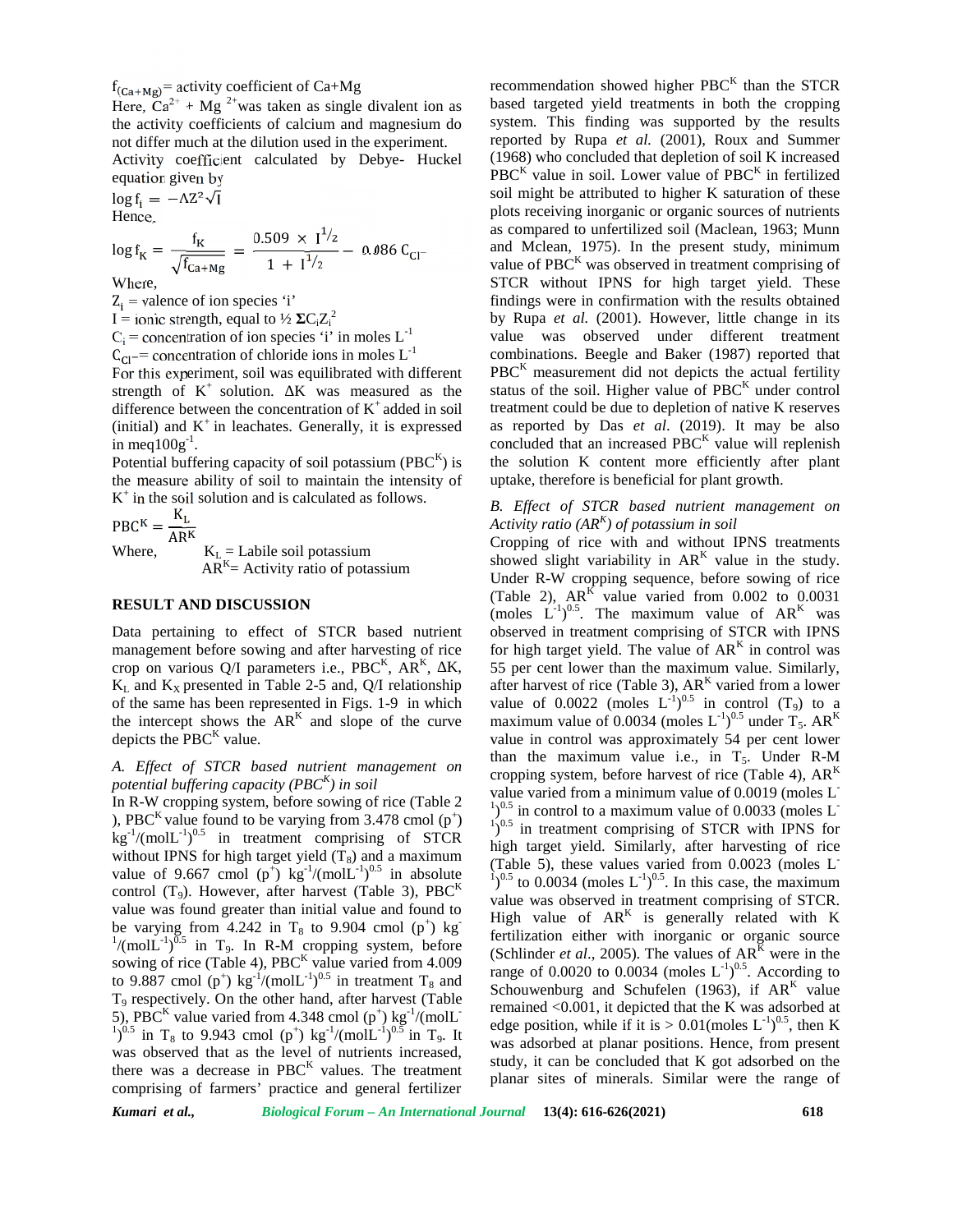values reported by Samadi (2006); Sharma *et al.*, (2012). Consequently, higher value of  $AR<sup>K</sup>$  was observed under general fertilizer recommendation and farmers' practice in comparison to control in both the cropping system, either before sowing or after harvest of rice. This is because these treatments received marginal amount of K fertilization (Mukhopadhyay *et al*., 1992). Also, the treatments comprising of STCR with IPNS for low, medium and high target yield depicted higher value of  $AR^{K}$  than the similar kg treatments but without IPNS. These results showed that the partial substitution of inorganic fertilizer with organic manure favored release of soil K (Chen *et al*., 2020).

## *C. Effect of STCR based nutrient management on labile K (KL) of potassium in soil*

The values of  $K_L$ , K,  $K_X$  were found to be having wide variability among different treatments.  $K_L$  was found minimum in treatment comprising of absolute control where no addition of fertilizers or manure was there. Under R-W cropping system, before sowing of rice (Table 2), the values of  $K_L$  varied from 0.287 to 0.361 cmol ( $p^+$ ) kg<sup>-1</sup>. The highest value in treatment STCR with IPNS for high target yield was significantly at par with the similar treatment without IPNS. After

harvest of rice (Table 3), these values varied from  $0.185$ to 0.292 cmol  $(p^+)$  kg<sup>-1</sup>. The maximum value was 57.8 per cent higher than the lowest value in control. Under R-M cropping system, before sowing of rice (Table 4), the values varied from 0.235 to 0.415 cmol  $(p^+)$  kg<sup>-1</sup>. The values were higher in treatments with IPNS in comparison to respective treatments without IPNS. However, after harvest of rice (Table 5), values varied from 0.165 cmol  $(p^+)$  kg<sup>-1</sup> in control to 0.267 cmol  $(p^+)$ kg-1 in treatment comprising of STCR with IPNS for high target yield. It was supported by Tuivavalagi *et al.* (1996) that addition of inorganic fertilizer with organic manure kept the concentration of exchangeable K at higher level which ultimately resulted in high level of  $K<sub>L</sub>$ . Rupa *et al.* (2001) also reported that addition of K fertilizer resulted in increase in  $K<sub>L</sub>$  value and soils with high  $K_L$  value showed higher  $AR^K$  value. The lower value of  $K<sub>L</sub>$  in general recommended dose, farmers' practice and control in comparison to rest other STCR based treatments may be due to lack of balanced K fertilization which led to depletion in K over a period of time. Similar results were reported by Prasad *et al*., (2018). Sharma *et al.,* (2012) from their study reported that higher value of labile K designated a greater amount of K release into soil solution pool.

**Table 2 : Effect of STCR based nutrient management on different parameters of quantity- intensity under R- W cropping system before sowing of rice crop.**

| <b>Treatments</b>                               | <b>PBCK</b><br>$[cmol(p+)kg-1/(mol)]$<br>$L-1)0.5$ ] | $(-)$ K<br>$[{\rm cmol (p+)}\, {\rm kg-}$<br>11 | <b>ARK</b><br>$\lceil$ (moles/L)0.5] | KL<br>$[{\rm cmol}(p+)$<br>$kg-1$ ] | KX<br>$[{\rm cmol (p+)}\, {\rm kg-}$ |
|-------------------------------------------------|------------------------------------------------------|-------------------------------------------------|--------------------------------------|-------------------------------------|--------------------------------------|
| T1-General fertilizer recommendation            | 9.349                                                | 0.021                                           | 0.0025                               | 0.307                               | 0.063                                |
| T2-Farmers' practice                            | 9.223                                                | 0.022                                           | 0.0024                               | 0.298                               | 0.067                                |
| T3-STCR with IPNS for low target yield          | 6.325                                                | 0.022                                           | 0.0026                               | 0.325                               | 0.074                                |
| T4-STCR with IPNS for medium target<br>vield    | 5.998                                                | 0.023                                           | 0.0029                               | 0.350                               | 0.076                                |
| T5-STCR with IPNS for high target yield         | 5.332                                                | 0.025                                           | 0.0031                               | 0.361                               | 0.074                                |
| T6-STCR without IPNS for low target yield       | 6.704                                                | 0.020                                           | 0.0025                               | 0.308                               | 0.059                                |
| T7-STCR without IPNS for medium target<br>vield | 3.981                                                | 0.014                                           | 0.0027                               | 0.343                               | 0.071                                |
| T8-STCR without IPNS for high target<br>vield   | 3.478                                                | 0.024                                           | 0.0030                               | 0.361                               | 0.064                                |
| T9- Control                                     | 9.667                                                | 0.012                                           | 0.0020                               | 0.287                               | 0.060                                |

*D. Effect of STCR based nutrient management on loss or gain of potassium (-∆K) and specifically held potassium (KX) of potassium in soil*

K value was obtained from the respective intercept of Q/I curves. Under R-W cropping system, values varied from 0.012 to 0.025 cmol  $(p^+)$  kg<sup>-1</sup> in soils of before Dha rice sowing (Table 2). After harvest, values were in the range of 0.011 to 0.027 cmol  $(p^+)$  kg<sup>-1</sup> (Table 3). Similarly, under R-M cropping sequence, before rice sowing (Table 4), values of - K were in the range of 0.015 to 0.031cmol ( $p^+$ ) kg<sup>-1</sup> and after harvest, it was in *al.*, ( the range of 0.01 to 0.027 cmol  $(p^+)$  kg<sup>-1</sup> (Table 5). K depicts a represents that portion of graph that designates about the potassium that is adsorbed on non- specific site.

It was observed that greater negative value depicts greater release of soil K into soil solution which was observed in STCR based treatments for low, medium and high target yield. These results were in conformation with the findings reported by Lalitha and Dhakshinamoorthy, (2015). Generally, it was reported that greater negative balance of K under control, general recommended dose and farmers' practice caused more depletion of native K which led to lower value of - K. Similar results were observed by Das et *al.,* (2019) and Zhang *et al.* (2011). Specifically held K depicts about those sites which have specific affinity for K. KX is designated as more important fraction than - ∆K in controlling the labile K pool. Zhang *et al.,* (2011); Islam *et al.*, (2017) also observed that KX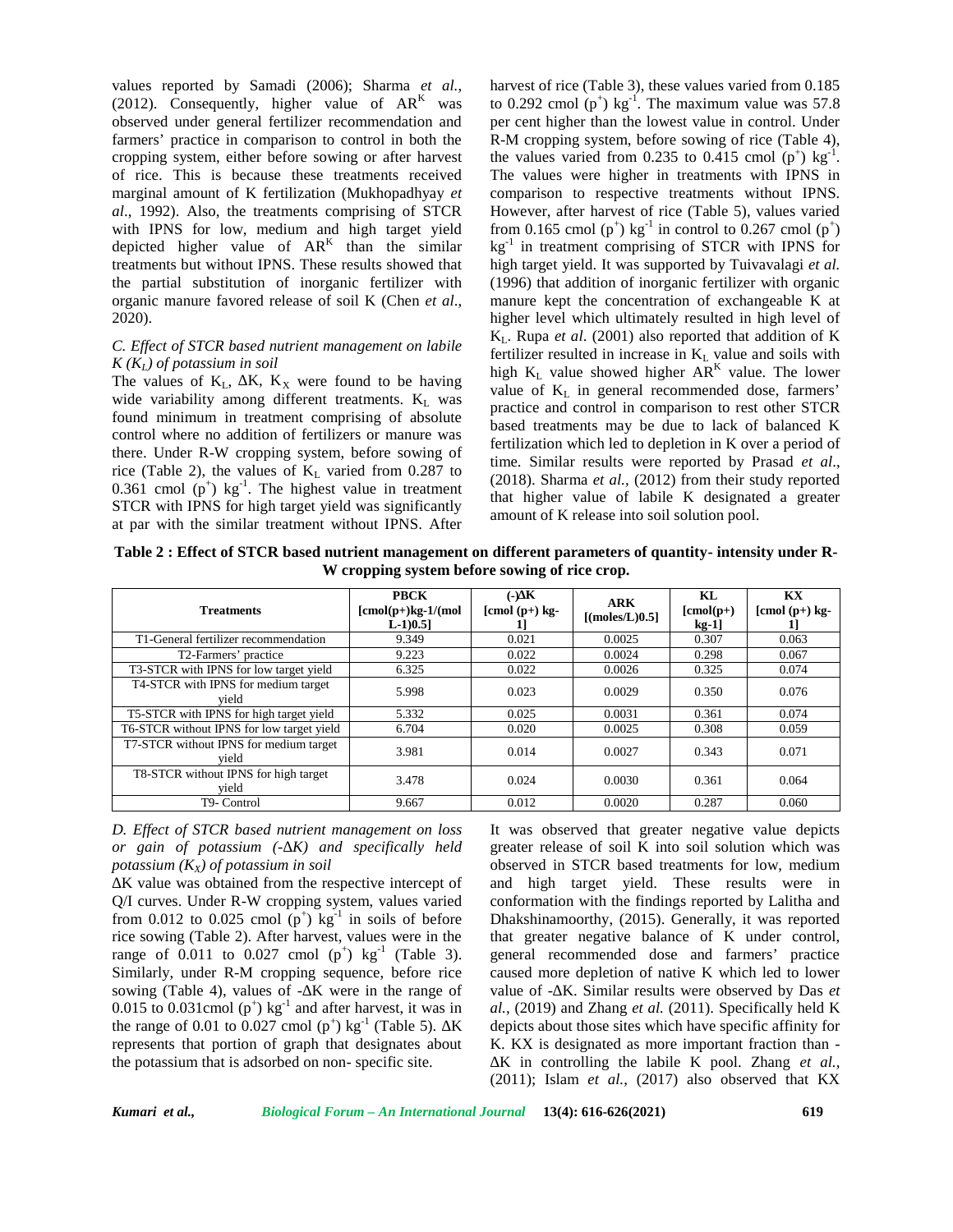shared greater portion in labile K pool. The results from the present study showed that continuous cultivation even in the case of more than recommended dose application (STCR with and without IPNS) resulted in more depletion of specifically held part of labile potassium. Similar were the results obtained by Das *et al.,* (2019).

| <b>Treatments</b>                                       | PBC <sup>K</sup><br>$[{\rm cmol}(p^+)$<br>kg <sup>-1</sup> /(mol $\rm L^{-1})^{0.5}$ ] | $\left(\cdot\right)$ K<br>$[{\rm cmol~(p^+)}]$<br>$kg^{-1}$ ] | AR <sup>K</sup><br>$[(moles/L)^{0.5}]$ | $\mathbf{K}_{\mathrm{L}}$<br>$[{\rm cmol}(p^+)$ kg <sup>-</sup> | $\mathbf{K}_{\mathbf{X}}$<br>$[{\rm cmol}(p^+)$<br>$kg^{-1}$ ] |
|---------------------------------------------------------|----------------------------------------------------------------------------------------|---------------------------------------------------------------|----------------------------------------|-----------------------------------------------------------------|----------------------------------------------------------------|
| T <sub>1</sub> .General fertilizer recommendation       | 9.876                                                                                  | 0.021                                                         | 0.0027                                 | 0.207                                                           | 0.053                                                          |
| $T_2$ -Farmers' practice                                | 9.649                                                                                  | 0.021                                                         | 0.0024                                 | 0.202                                                           | 0.042                                                          |
| $T_{3}$ -STCR with IPNS for low target<br>vield         | 7.195                                                                                  | 0.019                                                         | 0.0028                                 | 0.254                                                           | 0.040                                                          |
| $T_4$ -STCR with IPNS for medium target<br>vield        | 6.720                                                                                  | 0.019                                                         | 0.0030                                 | 0.277                                                           | 0.050                                                          |
| T <sub>5</sub> -STCR with IPNS for high target<br>vield | 5.885                                                                                  | 0.027                                                         | 0.0034                                 | 0.292                                                           | 0.060                                                          |
| $T_6$ -STCR without IPNS for low target<br>vield        | 8.157                                                                                  | 0.022                                                         | 0.0028                                 | 0.247                                                           | 0.055                                                          |
| $T_7$ -STCR without IPNS for medium<br>target yield     | 5.424                                                                                  | 0.017                                                         | 0.0029                                 | 0.262                                                           | 0.053                                                          |
| $T_8$ -STCR without IPNS for high target<br>vield       | 4.242                                                                                  | 0.025                                                         | 0.0033                                 | 0.283                                                           | 0.049                                                          |
| T <sub>o</sub> - Control                                | 9.904                                                                                  | 0.011                                                         | 0.0022                                 | 0.185                                                           | 0.040                                                          |

**Table 3: Effect of STCR based nutrient management on different parameters of quantity intensity under R- W cropping system after harvesting of rice crop.**

**Table 4: Effect of STCR based nutrient management on different parameters of quantity- intensity under R- M cropping system before sowing of rice crop.**

| <b>Treatments</b>                                          | PBC <sup>K</sup><br>$[{\rm cmol}(p^+)$<br>kg <sup>-1</sup> /(mol $L^{-1}$ ) <sup>0.5</sup> ] | $(-) K$<br>$[{\rm cmol~(p^+)}]$<br>$kg^{-1}$ | AR <sup>K</sup><br>$\lceil$ (moles/L) <sup>0.5</sup> ] | $\mathbf{K}_{\mathrm{L}}$<br>$[\text{cmol}(p^{\dagger}) \text{ kg}^{-1}]$ | $\mathbf{K}_{\mathbf{x}}$<br>$[{\rm cmol~(p^+)}]$<br>$kg^{-1}$ ] |
|------------------------------------------------------------|----------------------------------------------------------------------------------------------|----------------------------------------------|--------------------------------------------------------|---------------------------------------------------------------------------|------------------------------------------------------------------|
| $T_1$ . General fertilizer recommendation                  | 9.783                                                                                        | 0.023                                        | 0.0026                                                 | 0.294                                                                     | 0.058                                                            |
| $T2$ -Farmers' practice                                    | 8.384                                                                                        | 0.018                                        | 0.0020                                                 | 0.264                                                                     | 0.078                                                            |
| $T3-STCR$ with IPNS for low target yield                   | 7.898                                                                                        | 0.026                                        | 0.0029                                                 | 0.373                                                                     | 0.051                                                            |
| $T_4$ -STCR with IPNS for medium target<br>vield           | 5.811                                                                                        | 0.025                                        | 0.0031                                                 | 0.383                                                                     | 0.082                                                            |
| T <sub>5</sub> -STCR with IPNS for high target yield       | 4.419                                                                                        | 0.031                                        | 0.0033                                                 | 0.415                                                                     | 0.078                                                            |
| $T_6$ -STCR without IPNS for low target yield              | 6.078                                                                                        | 0.019                                        | 0.0028                                                 | 0.364                                                                     | 0.082                                                            |
| $T_7$ -STCR without IPNS for medium target<br>vield        | 4.401                                                                                        | 0.024                                        | 0.0030                                                 | 0.379                                                                     | 0.088                                                            |
| T <sub>8</sub> -STCR without IPNS for high target<br>vield | 4.009                                                                                        | 0.030                                        | 0.0032                                                 | 0.394                                                                     | 0.074                                                            |
| T <sub>o</sub> -Control                                    | 9.887                                                                                        | 0.015                                        | 0.0019                                                 | 0.235                                                                     | 0.062                                                            |

**Table 5: Effect of STCR based nutrient management on different parameters of quantity-intensity under R- M cropping system after harvesting of rice crop.**

| <b>Treatments</b>                                 | PBC <sup>K</sup><br>$[{\rm cmol}(p^+)$<br>kg <sup>-1</sup> /(mol $\rm \tilde{L}^{\text{-}1})^{0.5}$ ] | $\left(\text{-}\right)$ K<br>$[{\rm cmol~(p^+)}]$<br>$kg^{-1}$ ] | AR <sup>K</sup><br>[(moles/L) <sup>0.5</sup> ] | $\mathbf{K}_{\mathrm{L}}$<br>$[{\rm cmol}(p^{\dagger})\;{\rm kg}^{\dagger}]$ | $\mathbf{K}_{\mathbf{X}}$<br>$[{\rm cmol~(p^+)}]$<br>$kg^{-1}$ ] |
|---------------------------------------------------|-------------------------------------------------------------------------------------------------------|------------------------------------------------------------------|------------------------------------------------|------------------------------------------------------------------------------|------------------------------------------------------------------|
| $T1$ General fertilizer recommendation            | 9.878                                                                                                 | 0.019                                                            | 0.0025                                         | 0.217                                                                        | 0.0464                                                           |
| $T_2$ -Farmers' practice                          | 8.39                                                                                                  | 0.017                                                            | 0.0024                                         | 0.216                                                                        | 0.0503                                                           |
| $T_{3}$ -STCR with IPNS for low target yield      | 8.326                                                                                                 | 0.025                                                            | 0.0027                                         | 0.241                                                                        | 0.0549                                                           |
| $T_4$ -STCR with IPNS for medium target<br>vield  | 6.308                                                                                                 | 0.019                                                            | 0.0030                                         | 0.254                                                                        | 0.0495                                                           |
| $T5$ -STCR with IPNS for high target yield        | 5.721                                                                                                 | 0.027                                                            | 0.0034                                         | 0.267                                                                        | 0.0467                                                           |
| $T_6$ -STCR without IPNS for low target yield     | 6.986                                                                                                 | 0.019                                                            | 0.0026                                         | 0.228                                                                        | 0.0434                                                           |
| $T7-STCR$ without IPNS for medium target<br>vield | 4.693                                                                                                 | 0.019                                                            | 0.0029                                         | 0.246                                                                        | 0.0417                                                           |
| $T_8$ -STCR without IPNS for high target<br>vield | 4.348                                                                                                 | 0.025                                                            | 0.0030                                         | 0.261                                                                        | 0.0504                                                           |
| T <sub>o</sub> -Control                           | 9.943                                                                                                 | 0.010                                                            | 0.0023                                         | 0.165                                                                        | 0.0335                                                           |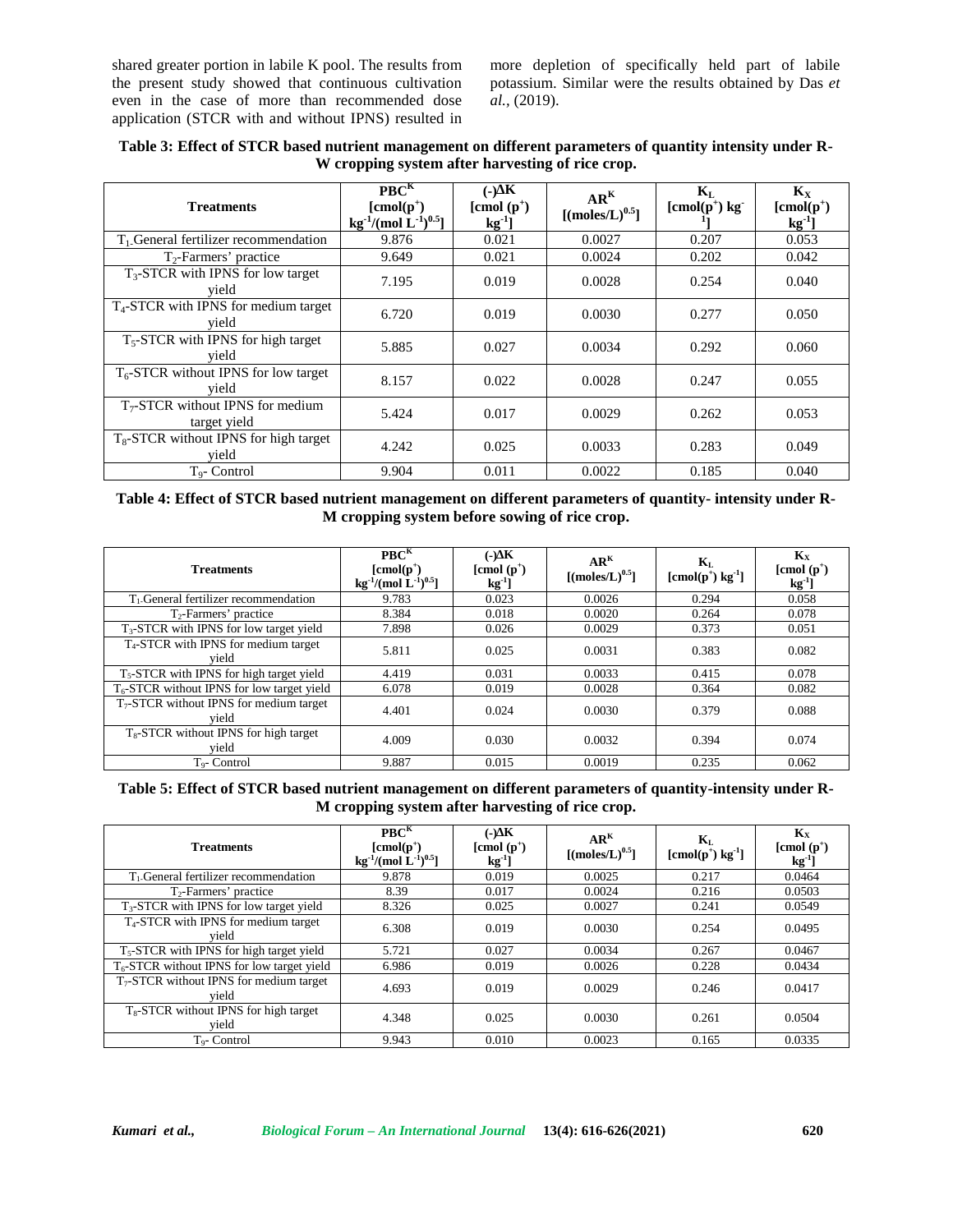

**Fig. 1.** Effect of treatment T<sub>1</sub>: General fertilizer recommendation on quantity-intensity parameters of soil in R-W and R-M cropping sequence before sowing and after harvest of rice crop.



**Fig. 2.** Effect of treatment T<sub>2</sub>: Farmers' practice on quantity-intensity parameters of soil in R-W and R-M cropping sequence before sowing and after harvest of rice crop.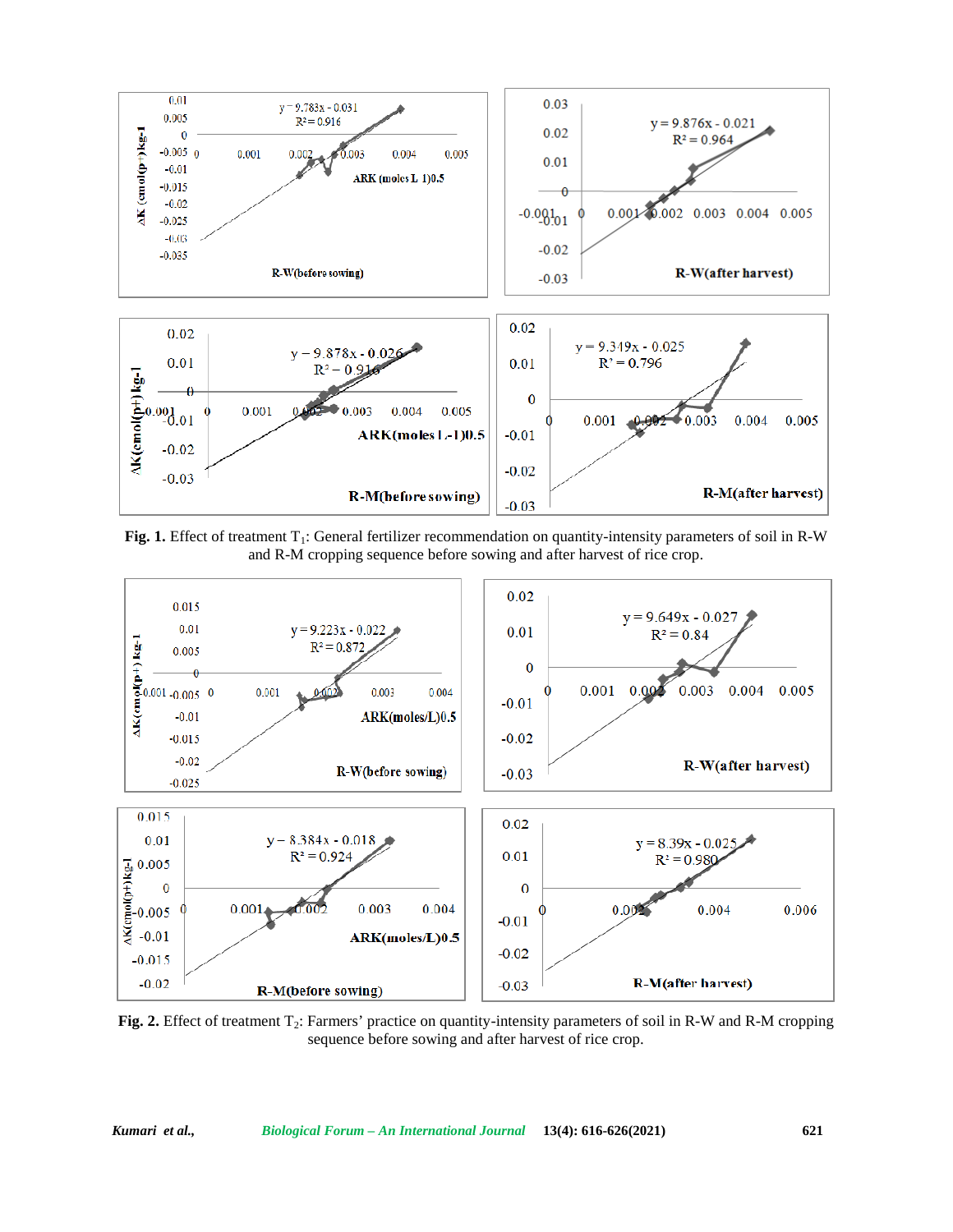

Fig. 3. Effect of treatment T<sub>3</sub>: STCR with IPNS for low target yield on quantity-intensity parameters of soil in R-W and R-M cropping sequence before sowing and after harvest of rice crop.



**Fig. 4.** Effect of treatment T<sub>4</sub>: STCR with IPNS for medium target yield on quantity-intensity parameters of soil in R-W and R-M cropping sequence before sowing and after harvest of rice crop.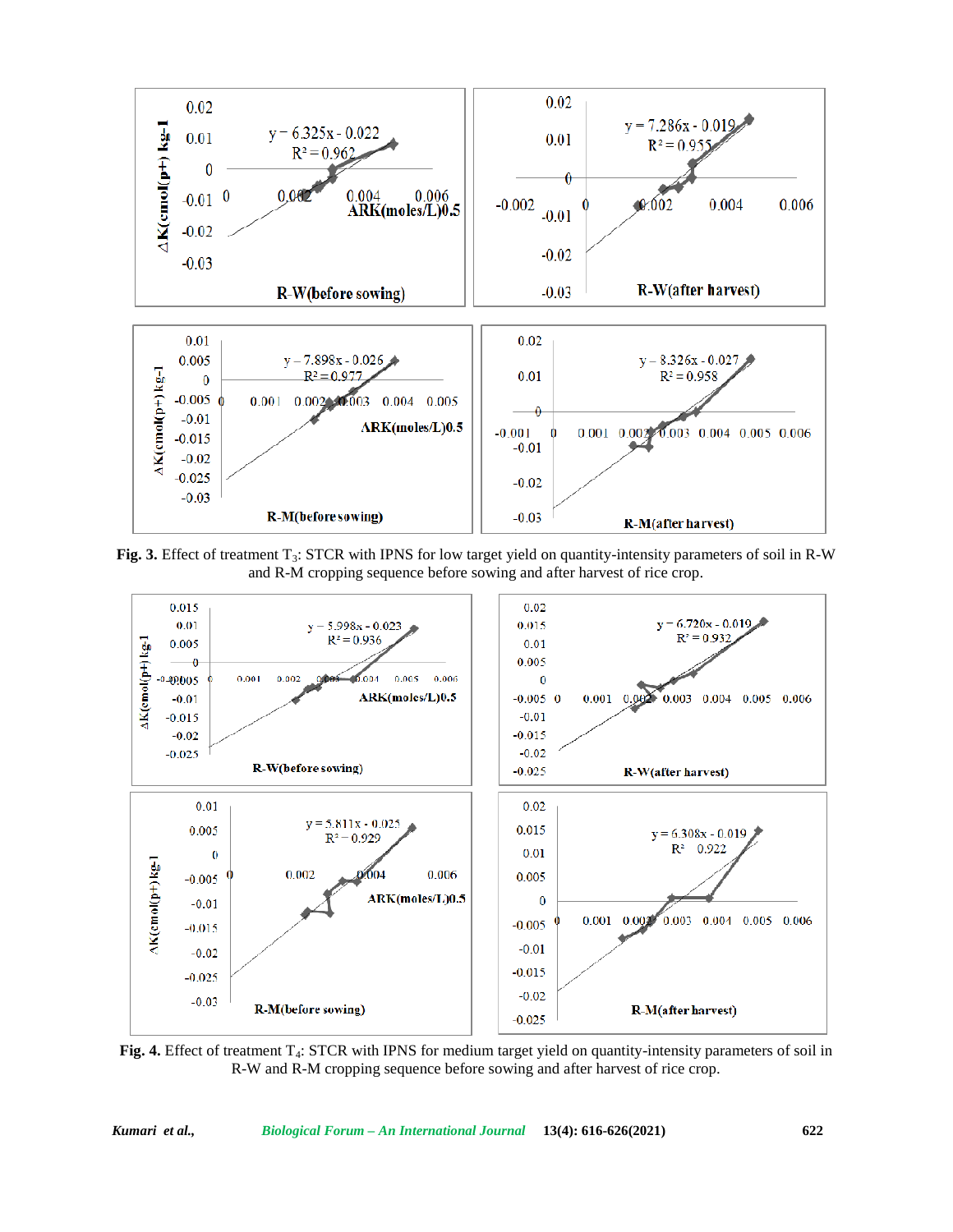

**Fig. 5.** Effect of treatment T<sub>5</sub>: STCR with IPNS for high target yield on quantity-intensity parameters of soil in R-W and R-M cropping sequence before sowing and after harvest of rice crop.



Fig. 6. Effect of treatment T<sub>6</sub>: STCR without IPNS for low target yield on quantity-intensity parameters of soil in R-W and R-M cropping sequence before sowing and after harvest of rice crop.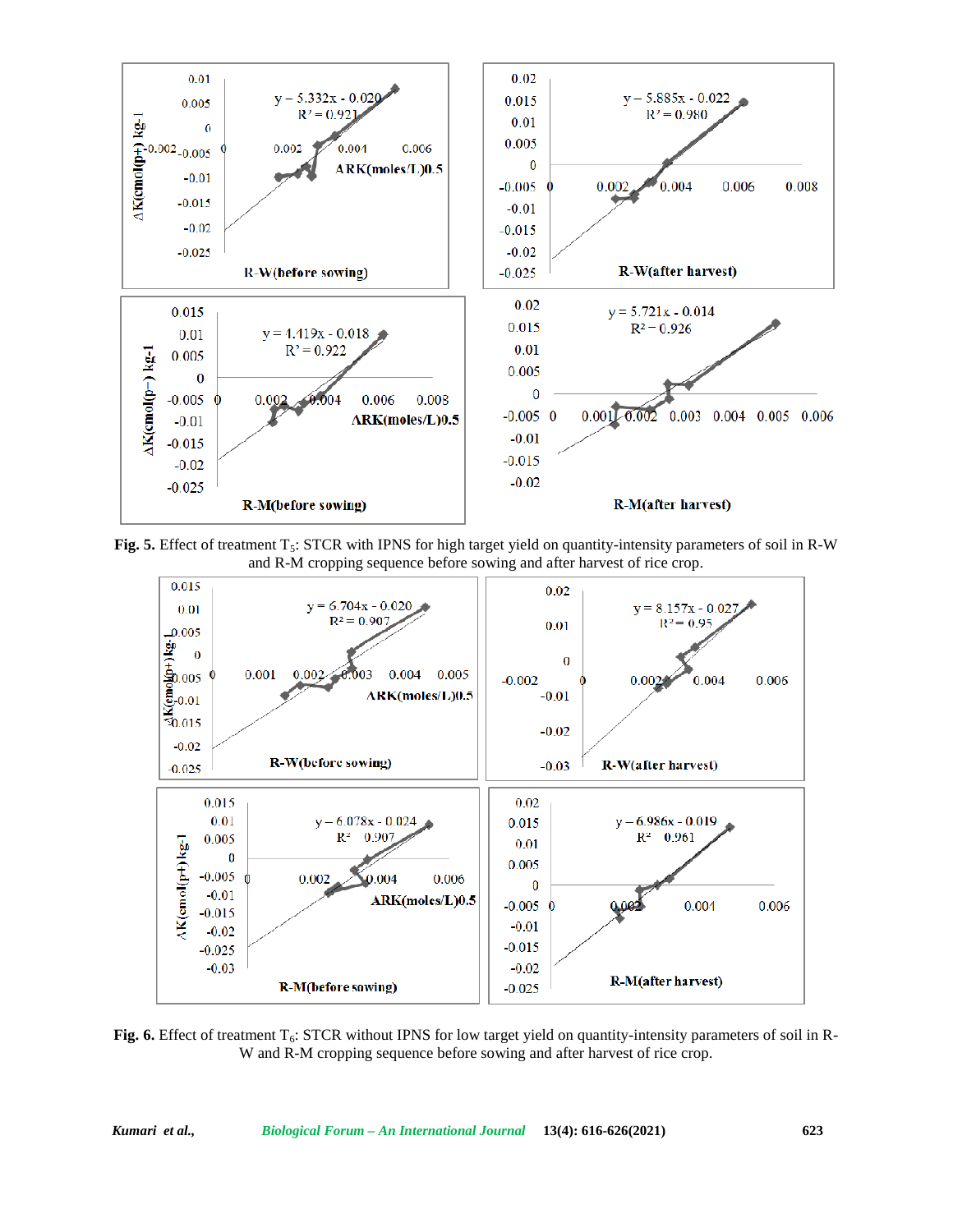

**Fig. 7.** Effect of treatment T<sub>7</sub>: STCR without IPNS for medium target yield on quantity-intensity parameters of soil in R-W and R-M cropping sequence before sowing and after harvest of rice crop.



**Fig. 8.** Effect of treatment T<sub>8</sub>: STCR without IPNS for high target yield on quantity-intensity parameters of soil in R-W and R-M cropping sequence before sowing and after harvest of rice crop.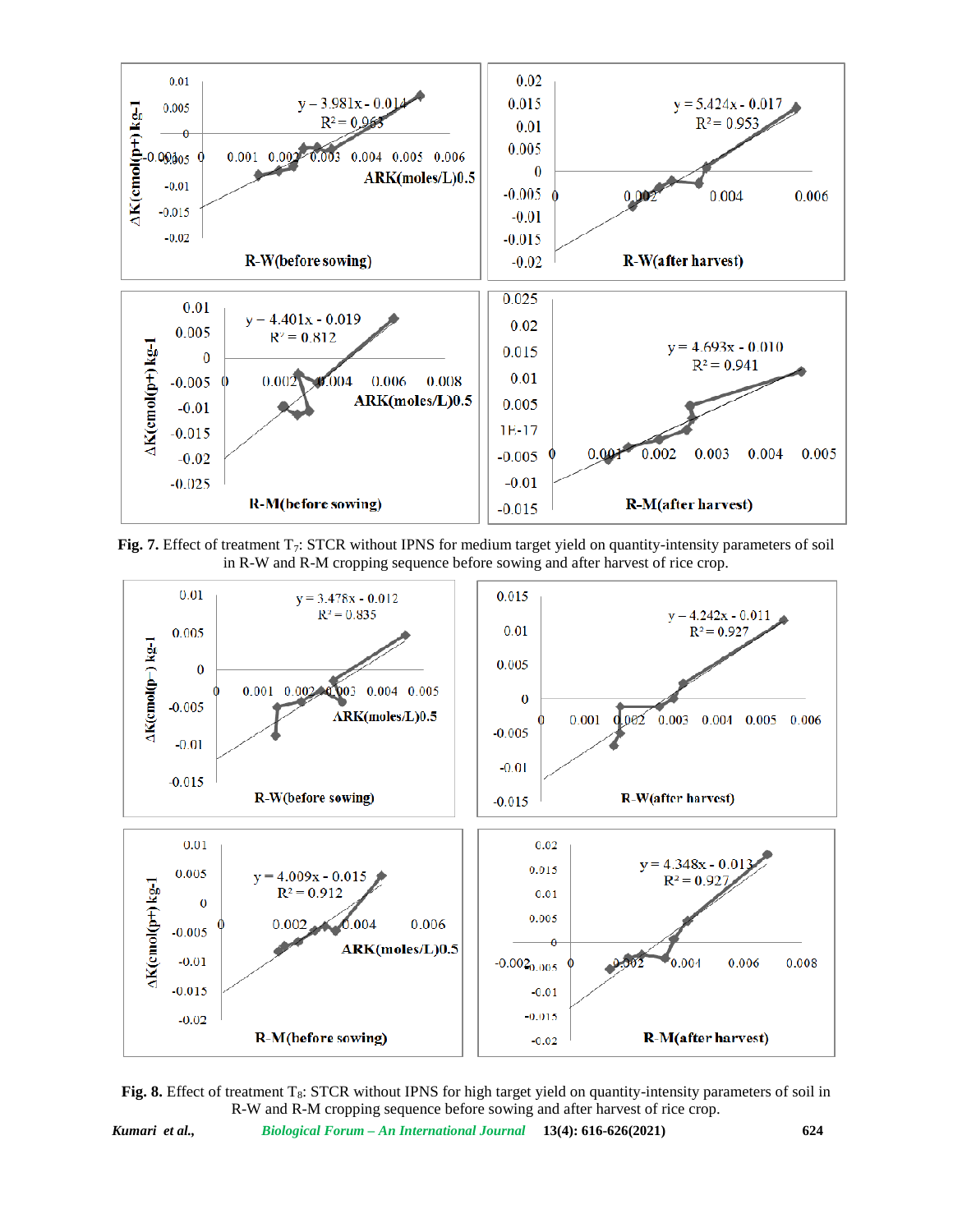

**Fig. 9.** Effect of treatment T<sub>9</sub>: Absolute control on quantity-intensity parameters of soil in R-W and R-M cropping sequence before sowing and after harvest of rice crop.

#### **CONCLUSION**

The estimation of availability of K to crops  $\&$  soil and the recommendation of K fertilizer are in general based on exchangeable K extraction by NH4OAc method. But this is not recommendable for measuring actual K status of soil. The Q/I components such as labile  $K^+$  (K<sub>L</sub>), equilibrium activity ratio for  $K^+$  (AR $_{e}^{K}$ ) and potential buffering capacity of  $K^+$  (PBC<sup>K</sup>) could serve as better indices of  $K^+$  availability in the soils. These parameters study gave the better proposition of actual K supplying capacity of soil and based on that, further fertilizer recommendations can be made.

**Acknowledgement.** I am grateful to the Department of Soil Science and Agricultural Chemistry, Bihar Agricultural University, Sabour (India) for providing infrastructure for laboratory analysis.

**Conflict of Interest.** None.

#### **REFERENCES**

- Beckett, P. H. T. (1964). The immediate Q/I relations of labile potassium in the soil. *Journal of Soil Science*, *15*: 9– 23.
- Beegle, D. B., & Baker, D. E. (1987). Differential potassium buffer behaviour of individual soils related to potassium corrective treatments. *Communications in Soil Science and Plant Analysis, 18*: 371–385.
- Chen, S., Yan, Z., Ha, X., Qin, W., & Chen, Q. (2020). Combining application of chemical fertilizer with manure significantly increased potassium availability in an alkaline soil. *Nutrient Cycling in Agroecosystems*, *116*: 285-298.
- Das, D., Dwivedi, B. S., Datta, S. P., Datta, S. C., Meena, M. C., Dwivedi, A. K., Singh, M., Singh, V. K., Chakraborty, D., & Jaggi, S. (2019). Long-term fertilization effects on soil potassium and crop yields in a Vertisol. *Indian Journal of Agricultural Sciences*, *89* (7): 1086–90.
- Das, D., Dwiwedi, B. S., Datta, S. P., Datta, S. C., Meena, M. C., Agarwal, B. K., Shahi, D. K., Singh, M., Chakraborty, D., & Jaggi, S. (2019). Potassium supplying capacity of arid soil from eastern India after forty-two years of continuous cropping and fertilization, *Geoderma*, *341*: 76- 92.
- Evangelou,V. P., Wang, J., & Phillips, R. E. (1994). New developments and perspectives on soil potassium<br>quantity/intensity relationships. Advances in quantity/intensity relationships. *Advances in Agronomy*, *52*: 173-227.
- Grimme, H. (1976). Soil factors of potassium availability. *Bull. Indian Society of Soil Sci*ence, *10*: 3-22 Hemingway.
- Islam, A., Karim, A. J. M. S., Solaiman, A. R. M., Islam, M. S., & Saleque, M. A. (2017). Eight-year long potassium fertilization effects on quantity/intensity relationship of soil potassium under double rice cropping. *Soil Tillage Research*, *169*: 99-117.